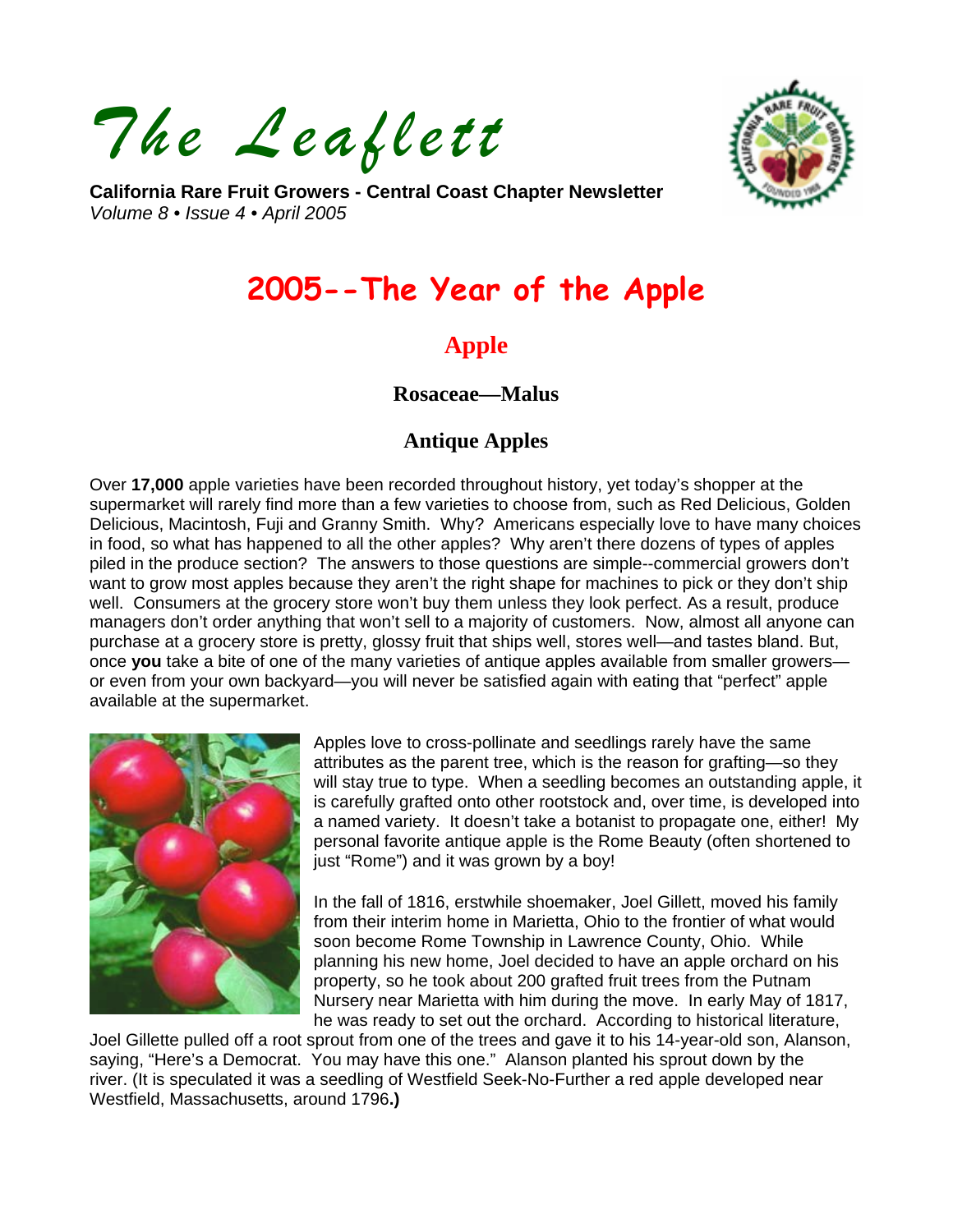A few years later, Alanson's tree was producing such nice fruit that people began to take notice of "Gillette's seedling." The fruit was large, red, an excellent "keeper" and was delicious when baked or made into apple sauce. (It is considered by some to be too "mealy" for eating out of hand, but that has not been my experience with them!) Horatio Gillett, a cousin of Alanson's, was the first person to take a graft of that apple tree. Other farmers also began to take grafts of the tree. Horatio Gillett started a nursery and began to promote this "new" apple. In about 1830, a neighbor, George Walton, named the apple "Rome Beauty" in honor of Rome Township and the fine appearance of the fruit. After this, most of the orchards in southern Ohio contained the Rome Beauty apple. The original tree lived 40 years on a sandy knoll in a corner of a field near the Ohio River. It stood until the river bank caved in during a flood in 1856.

Rome Beauty is an antique apple that has stood the test of time and is quite readily available to buy sometimes even in the produce section of the supermarket! There is one type of antique apple that will probably never make it to the supermarket produce bin and that is the Russet. There are a number of varieties of this apple, all having in common varying degrees of rough skin—some, such as the Knobbed Russet, being downright ugly! However, the Golden Russet, probably the best known of the group, is local CRFG member Robert Scott's favorite apple. He says there isn't an apple anywhere that tastes better!

The Golden Russet is of American origin, most likely a seedling of the English Russet, well-known in the 1800's and possibly originating in Burlington County, New Jersey in the 1700's. It was described by Downing in *Fruits and Fruit Trees of America* in1859. A medium-size apple, its russet skin varies from greygreen to a golden bronze with a bright coppery-orange cheek. Grown under favorable conditions, the skin is quite smooth and the shape uniform. The finegrained, yellowish flesh is crisp with exceptionally sugary juice. They should be



left to hang on the tree as long as possible, until fully ripe. Properly stored (needs humidity to keep it from shriveling), it will keep over winter and is considered to be one of the best cider apples of all time, producing hard cider with a 7% alcohol content!

Are antique apples genetically better survivors? Near our mountain cabin in the Central Sierras stands an apple orchard with trees that are over 130 years old. These trees, despite lack of care, continue to bloom and produce tasty, if somewhat small, Arkansas Black apples, among others. The orchard was planted in 1877 by a man named Charlie E. Strivens, himself a transplant from Arkansas, which may be why he knew the variety. Arkansas Black originated in Arkansas about 1870, and is speculated to be a seedling of Winesap. Medium in size, the color is a bright red, deepening on the exposed side to a purplish red or nearly black. Flesh is yellowish, very hard and crisp, with a distinctive aromatic flavor. It is a long keeper that improves in storage. (This summer and fall I plan to do some work identifying these trees and then next February I will bring some scion wood from them to our annual scion exchange—scions of **real** antique apples!) Oddly, there aren't seedlings springing up all around the trees. The deer population keeps the unattended orchard properly mowed!

Of course, there are many tree nurseries around the country that specialize in growing antique apple trees to sell. (Nearby, you can find them at Trees of Antiquity in Paso Robles.) Locating an antique apple tree to plant in your backyard isn't necessarily a difficult task—choosing a single variety, though, is an almost overwhelming job! Perhaps because he just can't choose, Joe Sabol, one of our chapter's foremost apple proponents has a tree with 90 plus grafted apples—many of them of the antique variety. Joe doesn't suggest that you graft 90 scions to one tree, since the result isn't that attractive, but you could easily graft several varieties to one tree, especially if you have limited growing space. (The photo at the top of the following page is of Joe and his tree with the 30 new grafts he made this year marked by blue ribbon.)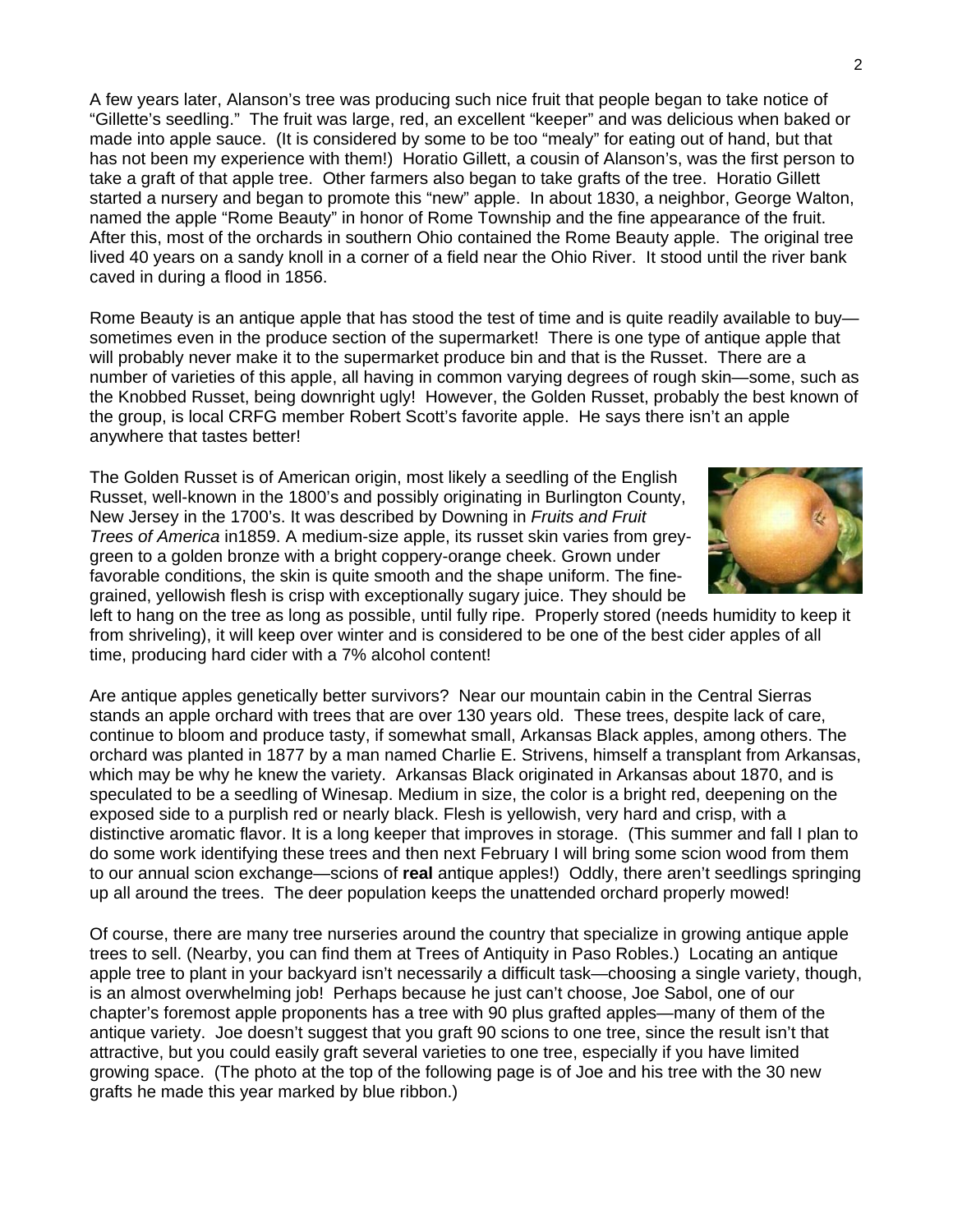

If you can't wait long enough to produce an antique apple from a scion before deciding which tree you really want to grow, make a visit to an orchard specializing in antique apples where you can perform your own taste tests. One place you might go for tasting is to See Canyon, not far from San Luis Obispo. It is a virtual Mecca for antique apple lovers. There are several organic apple farms there, among which is Gopher Glen with a large selection of antique apples for you to try and buy. They guarantee that their Yellow Delicious is far superior to the one you might have purchased at your local grocery store. If you haven't done so already, give a See Canyon apple farm a try--then

you can decide which tree you want to give up valuable garden space to! While apples in general might not be considered "rare" fruit, a flavorful and crisp antique apple grown in your own orchard is certainly a "rarity" worth pursuing!

### March Meeting

The March meeting set two records one for the most people attending a "regular" meeting (112) and one for shortest business meeting! Held at the Arroyo Grande Mushroom Farm, our co-chair, Art DeKleine called the meeting to order and mentioned some brief business matters. He then introduced our chapter historian, Sandra Pirghaibi, who showed the new scrapbooks she has produced to record our meetings and events.



(Sandra is a fantastic organizer! When you see her, be sure to personally thank her for the outstanding job she has done on those scrap books.) After singing *Happy Birthday* to Joe Sabol, the eager crowd followed the mushroom farm general manager, Art Lopez, as he began the tour.



Monterey Mushrooms is the largest grower/shipper and marketer of fresh mushrooms in the United States. Established in 1971 in Watsonville, California as a single farm operation, Monterey has grown to an international, multi-facility company. Art said that while the Arroyo Grande facility is one of the smallest, it is the most productive.

The first stop on our tour was the compost pile and a view of the machinery which aerates the pile. Straw bedding from horse farms, or baled straw, protein meal, gypsum and water are mixed together and kept outdoors where natural biochemical reactions convert the mixture into the primary food source for the mushrooms.

Next was a visit to the compost sterilizing room. The fresh compost is mixed with vegetable oil and water and then compacted into wooden trays. The compost filled trays are place into the sterilizing room and are pasteurized to free them of weeds, molds and insects. The compost is then cooled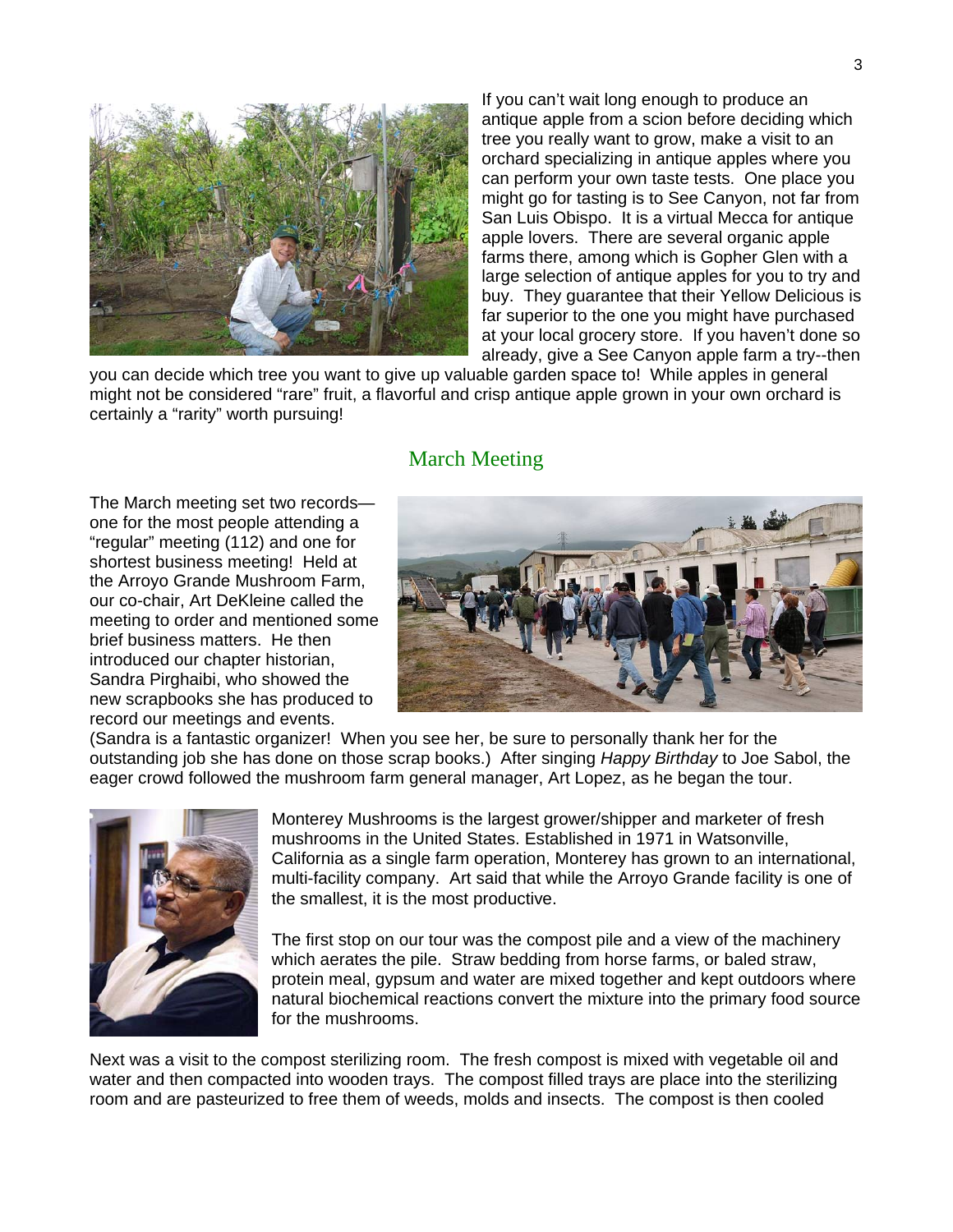down to room temperature so that the mushroom spawn can be added. (This process requires six (6) days to accomplish.)

We then moved on the see how the sterilized compost is seeded and cured. Mushroom spawn is evenly distributed over the trays, then a mixture of peat moss, limestone, and water is applied to the top of the tray. The spawn starts to grow in the mixture and in a few days carefully controlled environmental changes bring about fruiting or "pinning".

We visited several of the rooms where the mushrooms are grown. Each compost batch can produce 3 or 4 pickings (over about 28 days) and each picking takes about 4 to 5 days. According to Mr. Lopez, the ideal Portabella mushroom is about 8" in diameter. Open mushrooms taste better than less mature mushrooms, so it is important to have good "pickers."

Our last stop was at the packing plant where the harvested mushrooms are immediately placed in a cooler, chilled, then packed in a film-wrapped container or bulk boxes and moved into the finished product cooler. The cooled, packaged mushrooms are then placed in refrigerated trucks and delivered to the markets within 24-48 hours of harvest.

We were then given a mushroom to take home and taste. Those who had brought a pick-up or trailer for hauling were also given a load of wonderful, smelly compost! Art Lopez made the tour interesting and informative. He answered our many questions with great patience, repeating each question loudly for all to hear before beginning his answer, and the fact that he likes his job was obvious! (Thanks to Paul Moyer for the great photos of this meeting.)



# **Ask An Expert**

**Question:** Help! The ants are taking over my garden. Is there any safe (non-toxic) way to get rid of them? (The spray I used doesn't work for long anyway!)

**Answer:** Next to gophers, ants are the major nuisance in our garden, too. They "farm" aphids and scale on many of our plants. We have smashed, sprayed and poisoned ant hills without any long term effect. So when a workshop on Ant Entomology was offered at the **Festival Of Fruit** in Riverside, I checked it out. I learned that a liquid bait delivery system made from PVC pipe and filled with water, sugar and boric acid would work in eliminating the ants and their nests without harming beneficial insects. We have made and tested several bait stations and placed them where we had an



ant problem. It takes a while for the ants to start taking the bait back to their nest, but in a short time, we see that they are gone and it seems to work long-term.

**BAIT STATION:** Take 1" PVC cut into 6" lengths and drill a 1/4" hole in the center (at 3"). Drill two 3/16" holes at 3/4" center on both sides of center hole. The holes should be in a straight row on the pipe.

**BAIT SOLUTION:** 32 oz. warm water, 9 oz. sugar (dissolved in water), and 1 teaspoon boric acid (we make a batch and store extra in a 1/2 gal. bottle). Place a 1" PVC end cap on one end. Cover the holes with one hand and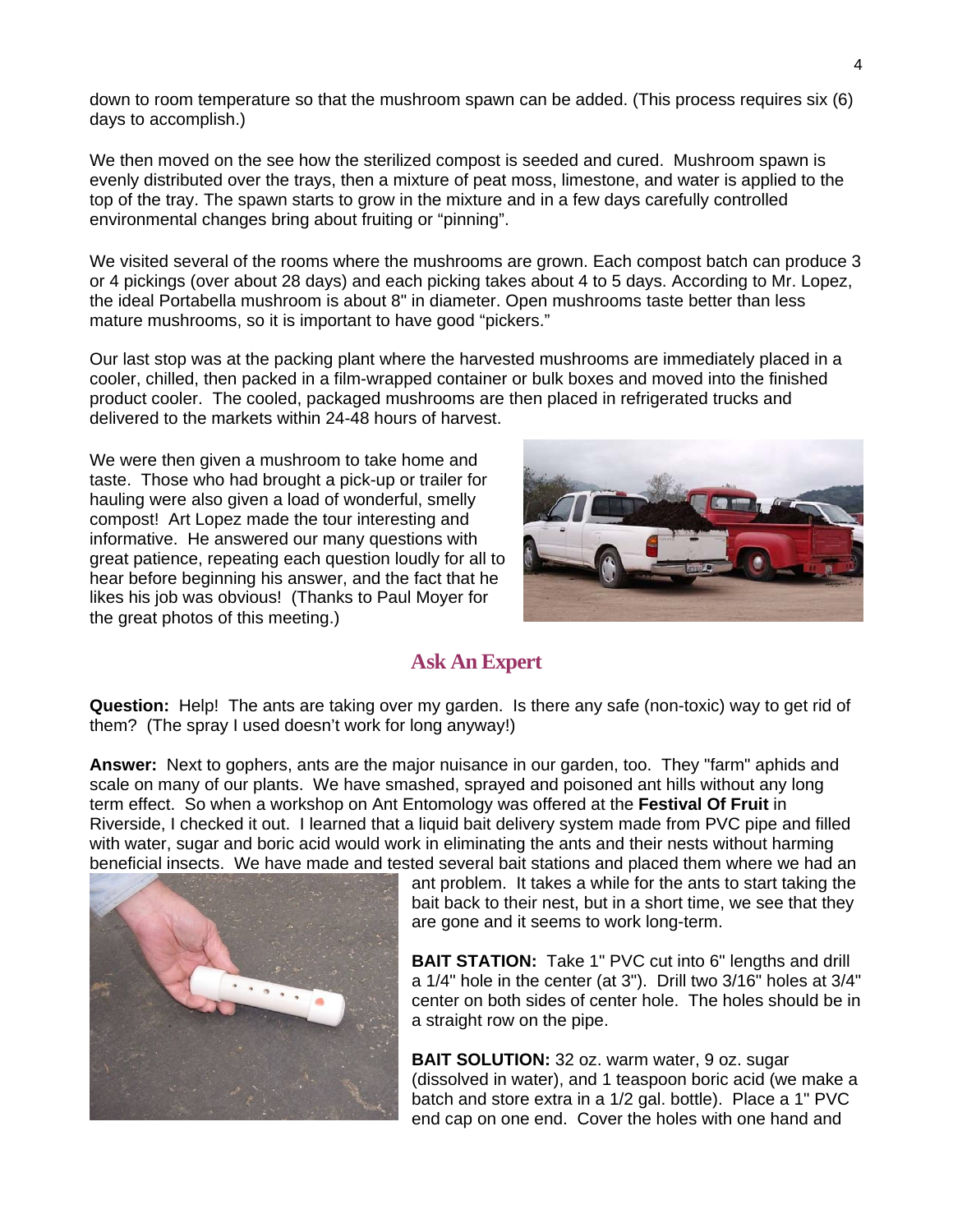fill pipe with bait liquid, tap on other end cap and place, with the holes up, wherever you have ants. Replenish with new bait as needed. Good luck! *Robert and Carol Scott*

### High School Apple Grafting Report

Another successful grafting season is behind our fantastic apple grafting team! After seven years, the program is growing stronger and is still as well received by the students (and their teachers!) as ever. With all the grafting done, only a single incident involving blood was experienced. (Fortunately, it wasn't too bad, not requiring any stitches. No knives were lost, either.)

This year, the following high schools participated: SLO, Atascadero, Templeton, Shandon, Paso Robles, Soledad, King City, Coast Union, Morro Bay, Nipomo, Righetti, Lompoc, and Santa Ynez. Three other schools, Grizzly Academy, Bradley Elementary, and Lillian Larson Middle school in San Miguel also took part. We had many new and returning volunteers, with a record number of 16 volunteer assisting at the Grizzly Academy event! Once again, we were able to



use the Cal Poly Ag Ed van for the apple grafting season. We greatly appreciate this significant contribution to the apple grafting project! (The photo above is of the grafting class and some of our many volunteers at Soledad High School. See **all** those smiles? **Everyone** has a good time!) The "numbers" are great this year—how many people volunteered to help, how many schools participated, how many trees were grafted, how many miles driven—but nothing speaks better about the real heart of this program than the following note written to Joe Sabol, our grafting team coordinator, by Debbie Lauridsen, a teacher at Paso Robles High School.

#### *"Dr. Joe…*

*On Wednesday, you taught:* 

*1. a student whose parents have been trying to sue the school for not providing enough "special" services...but after months of outside observations, the evidence is proving differently* 

*2. a student who has been in class 3 days since Christmas, supposedly he has been in Mexico where his grandfather died* 

*3. a student who is on the brink of being kicked out of school, but occasionally wanders up to ask the teacher questions about Life* 

*4. a student who stole the Para educator's wallet and had to be dealt with by the teacher, instead of getting the shade house completely "pretty" for guests from RFTG... she is getting counseling for a problem with a history* 

*5. a student who was moved to California from Colorado and has hated school since the fall...but is finally starting to turn around* 

*6. a student who is so very quiet, but works hard...that the teacher is trying to get involved in growing and selling the "product of her toil"* 

*7. two very smart students* 

*8. a student whose humor is always right on the line...and the teacher is trying to keep it on the "right" side of the line* 

*9. 3 students who speak a different language, who work hard, and are learning to trust,* 

*10. 2 freshmen who capitalize, and triple the number, of "m's" in the middle of "immature"*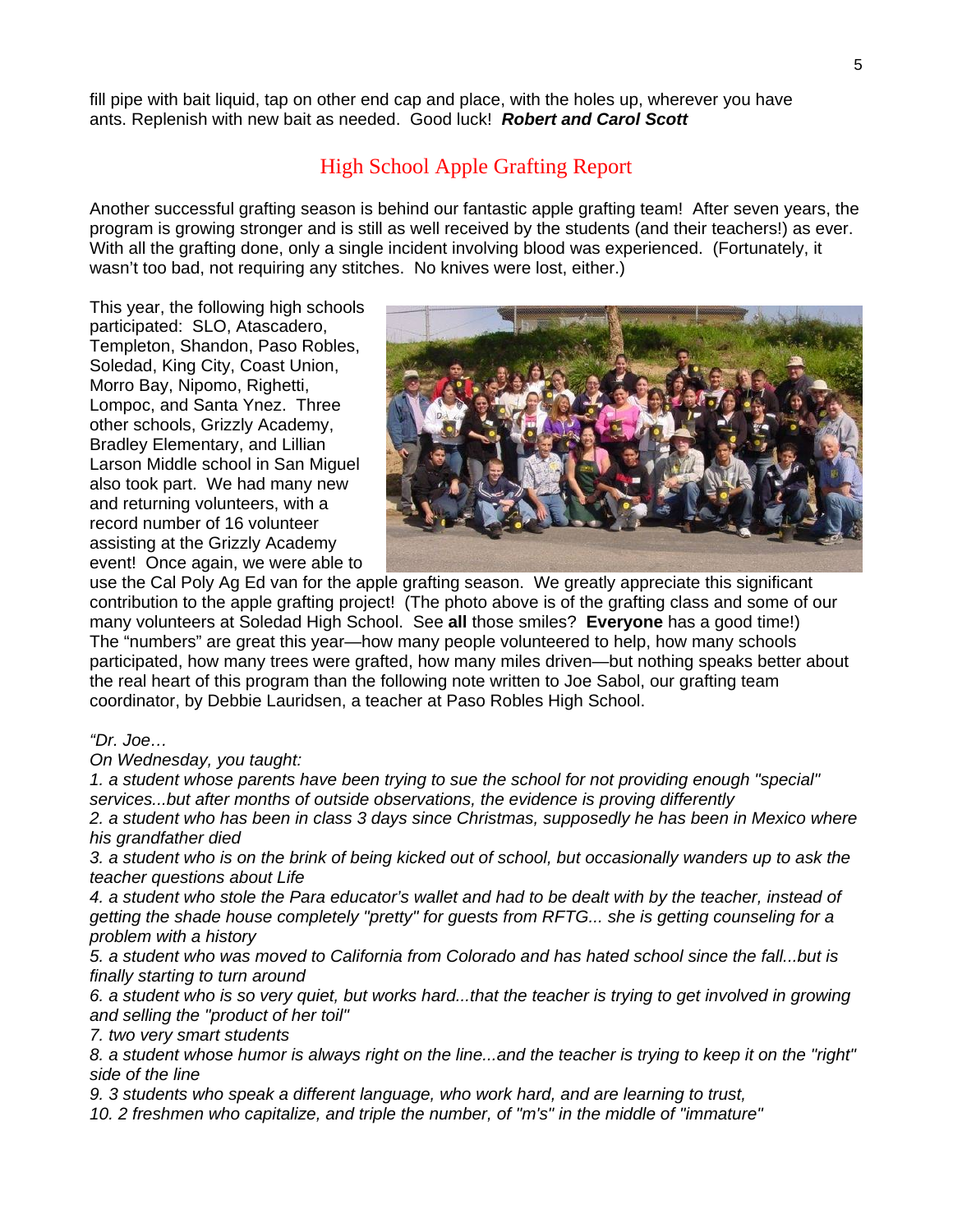*Two students missed out! One is testing the boundaries of school authority...the other, the law.* 

*They are all great kids...and they loved your lesson! Amazing what it takes to impress a group of teenagers...I bet they never thought they'd graft an apple tree!* 

*You didn't just graft a tree this day; you planted a seed in some kids' hearts and minds!* 

*You are impressive!!!"* 

As Joe says, *"Any teacher could have written this letter. The bottom line...what we are doing is making a difference. Let's keep this apple grafting project going!! Thank YOU for your dedication!!!"* 

#### **Announcements**

**Welcome New Chapter Members:** James Guse and Ben & Jackie Parker.

**4th Annual Central Coast Greenhouse Growers Association Tour:** Saturday, April 23, 9:00 AM to 3:00 PM. **Call 934-2496 or 1-800-961-8901** for more information on this wonderful tour of local wholesale nurseries. You can shop 'til you drop—taking advantage of products at prices normally not available to the public. As Joe Sabol says, *"Go to the bank first and remove 45% of all your savings, rent a U-Haul truck/trailer, and then go shopping! Remember, you have never seen a U-Haul trailer hooked to a hearse. That means you cannot take it with you!"* A delicious and reasonably priced BBQ will be available at All Seasons Nursery so you really won't drop from lack of nourishment!

**Bird Netting:** Our chapter has just placed a large order (half-a-mile!) for fantastic green bird net. It should arrive in May and be for sale during the May meeting at the bargain price of 50 cents a running foot. It is 16' 4" wide excellent quality net with a 10-year warranty!! You may purchase any length you want as we will "cut to order." Several of our members are constructing permanent structures to hold the net over their trees.

Web Site: Check our site at: [www.crfg-central.org](http://www.crfg-central.org/) to see what our web-master, Art DeKleine and his assistants, John and Choung Crowe and Pet and Marv Daniels are doing to keep us all informed.

**Join the Parent Organization:** Many of our chapter members are also members of the Parent association and, for those of you who aren't, perhaps you **should** consider joining. With parent organization membership you receive a wonderful color magazine, *The Fruit Gardener*, filled with great articles on fruit growing, news, many chapter activities and contacts. Dues are **\$30 annually** or **3 years for \$87**. Membership applications are available from **Joe Sabol** 

### Calendar of Meetings – 2005

Meetings are held the **second Saturday** of the month and begin at **1:30 PM** unless otherwise indicated. Bring a friend, think about car pooling, and, for most meetings, **bring a chair** for all in your party. What fun it is to be a member of CRFG!

**April 9: Earth-Wise, Inc.**—**1:30 P.M.** This is a company devoted to promoting healthy soils through the use of compost and compost teas. Ted Peterson, owner, will be our speaker. He designs and builds tea "brewers" for a wide variety of applications. His customers include Morro Bay Wastewater, Wild Horse Winery and the City of San Luis Obispo. Jerie Garbutt, our own CRFG member, is